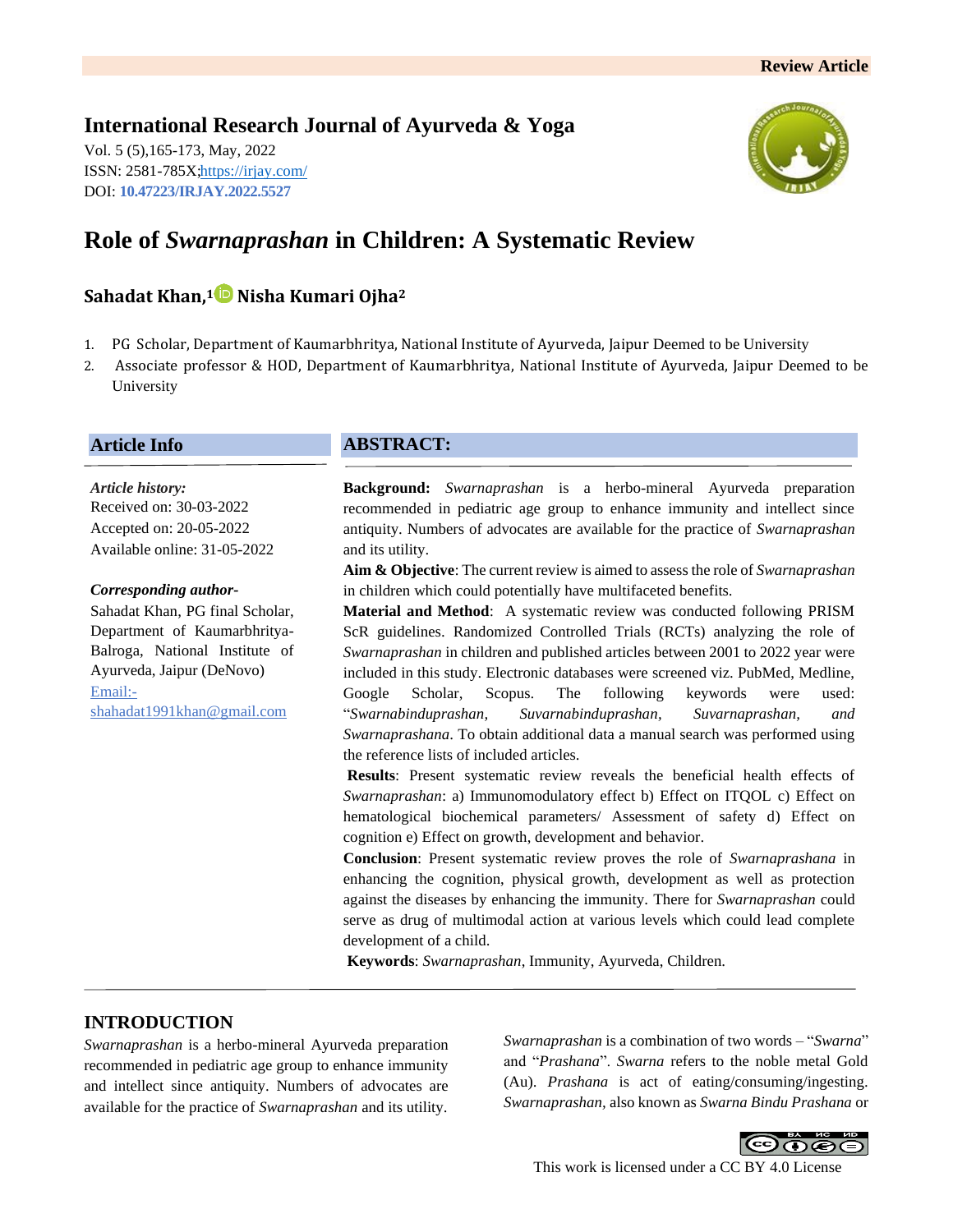*Swarnamritaprashan,* is the act of swallowing or ingesting gold in the required amount and quantity in the recommended way. Raw gold is smeared on a stone with water while reciting sacred *Mantras* and offered to a newborn with honey and *Ghrita* shortly after birth (*Jaatmatra*). <sup>1</sup> *Swarnaprashan* enhances *Medha*  (Intelligence), *Agni* (digestive power), *Bala* (strength), and *Ayu* (age). It is *Varnya* (complexion), *Pavitra* (pious), *Mangalkaraka* (good will) and *Vrishya* (aphrodisiac). If administered everyday for a month, the child becomes *Medhavi* (clever), and if given for six months, the child becomes *Shrutadhara* (remember everything which is heard). According to Acharya Kashyapa, ingesting the gold to child for one month protects the children from diseases. According to this conventional concept, *Swarna* consumption modifies immunological mechanisms, reducing morbidity. *Swarna bhasma* has immunomodulatory, free radical scavenging, analgesic and anti-stress effect. *In vitro*, *in vivo* and Clinical Studies done on *Swarnaprashan*/*Swarna Bindu Prashan* have suggested that it has a good immunomodulation, growth promoter, anti-tussive, nootropic and may support quality of life in cancer patients during anti-cancer treatment but very little evidences are available on *Swarnaprashan*. Hence, further research is needed in this area. Therefore, a scoping review on available evidences on *Swarnaprashan* and its health outcomes in children was done to identify knowledge gaps and pave way for future research and systematic reviews.

### **AIMS & OBJECTIVE**

The current review is aimed to assess the role of *Swarnaprashan* in children which could potentially have multifaceted benefits.

#### **MATERIALS AND METHODS**

The Joanna Briggs Institutes methodology for conducting systematic scoping reviews and the PRISMA-ScR checklist for scoping reviews were followed.

#### **a) Search Strategy**

The comprehensive literature search was performed following PRISMA ScR guideline to carry out a systematic review study on the role of S*warnaprashan* in children. In PubMed google scholar, database the keywords used for search were "*Swarnabinduprashan",*OR "*Suvarnabinduprashan"* OR "*Suvarnaprashana"* OR *"Swarnaprashana*" to search published literature and Randomized Controlled Trials RCT's between the year 2001 and 2022 on the role of *Swarnaprashan* in children.

General searches in AYUSH Research Portal and in Google, were done to analyze the extent of unpublished or grey documentation in the context of *Swarnaprashan*.

#### **b) Source of evidence screening and selection**

The article obtained by electronic and manual search were scrutinized and duplicates removed. Then titles and abstracts were read for selecting relevant article following which full text reading of selected studies was done applying inclusion and exclusion criteria. After reading full text, only 05 studies were included and reviewed.

#### c) **Inclusion/exclusion criteria**

The study involved- 1. Human subjects aged less than 16 years, 2. Study design as RCTs 3. With a treatment arm involving *Swarnaprashan* formulation prepared using *Swarna bhasma*, honey and *Ghrita* as its basic ingredients. Exclusion criteria was In-vitro study, In Vivo Study, Toxicity Study, Review studies, Conceptual Studies, reports etc on the topic *Swarnaprashan*.

#### **d) Data extraction**

Data from the included studies were charted on performed table.

#### **e) Analysis and presentation of results**

The studies were analyzed for general characteristics, interventions and methodology, characteristics of participants and controls, and outcomes. A qualitative assessment of the methods, outcomes/intervention effects was done given as a narrative summary.

### **RESULTS**

#### **a) Search results**

A total of 84 records were found in the database search viz. 80 from Google scholar and 4 from PubMed search. No additional researches were found through the AYUSH research portal. On elimination of duplicates, a total of 80 records were screened for eligibility. Out of 80, total of 73 records were excluded since they were not clinical trials and belonged to the varied categories such as in vitro study, toxicity study, in vivo study, case reports and some were non-relevant. A total of 7 articles that met the inclusion criteria were screened for eligibility by two authors. Post the screening process, a total 5 records were found meeting up the eligibility criteria and were finally selected for the current systematic review process.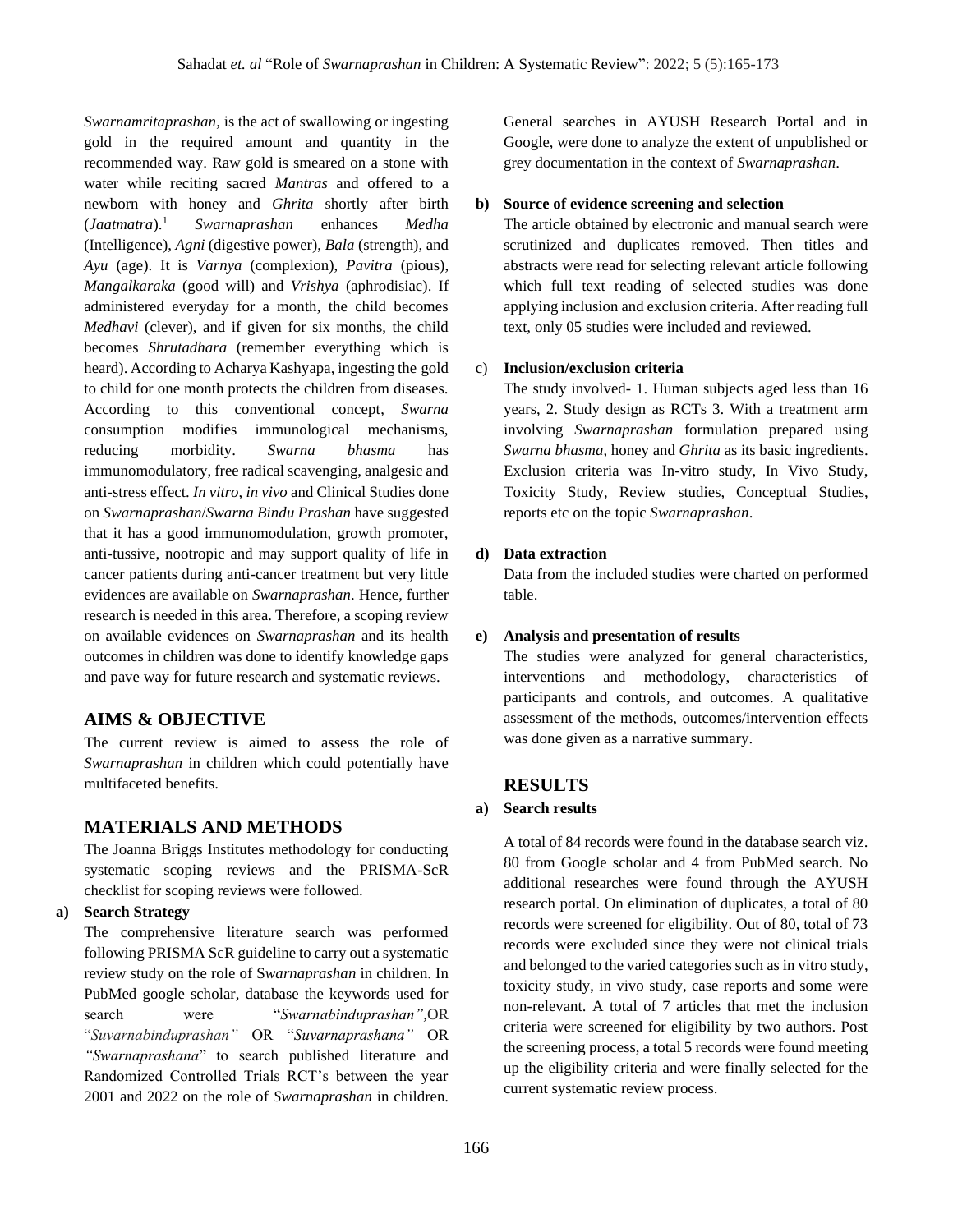#### **b) Inclusion of sources of evidence**

All the five studies selected used *Swarnaprashan* prepared from *Swarna bhasma* along with or without nootropic drugs as intervention among which there were all randomized controlled trials. All the studies reported one or the other of the following outcomes; changes in growth, development, disease characteristics, ITQOL, hematological, biochemical or immunological parameters. Each of the selected study is summarized below. (Diagram)

#### **Summary of Records Selected:**

- 1. In a study conducted by Rathia S. et.al, 2021,<sup>11</sup> out of 119 children registered, a total of 39 subjects received intervention in Group A i.e. *Madhu* and *Ghrita* in unequal quantity, 42 subjects in Group B received a *Swarna*, *Madhu*, *Ghrita* (Unequal quantity) whereas, 38 in Group C received *Swarna, Vacha, Madhu, Ghrita* (Unequal quantity). Dose of *Swarna bhasma* was fixed based on age of infants using fried's rule. *Swarnaprashan* drops were administered orally once day in the morning for 4 weeks. The follow-ups were taken on first completion of 4th week second on 8th week (post-treatment 4th week) and third post treatment follow up on 12th week (post treatment 8th week) in every patient. The clinical and anthropometric parameter response of the treatment of each case was observed and further the differences were analyzed using t test and one way ANOVA followed by Dunn's Method. The assessment of total effect of therapy was assessed by the improvement in infant toddler quality of life parameters (ITQOL) whereas changes in routine hematological investigations, biochemical parameters, Serum IgG and IgM were also monitored. The study reported highly significant improvement in anthropometry in all the three groups. Hematological and biological parameters did not show significant difference in comparison in all groups. Immunological parameters also did not show significant difference of comparison in all groups except in Group C IgG, IgM, Albumin, Globulin levels were increased. Group C show significant improvement in all the ITQOL parameters whereas no significant difference in improving physical abilities on comparison. Table 1,2
- 2. Participants in experimental group of Bhaskaran J et.al, study, 2019, received *Swarnaprashan* [Mixture of *Swarna bhasma* (processed gold, honey and *Ghrita*)] whereas Control group received control drug (mixture of honey and *Ghrita*) wherein the dosage of *Swarna bhasma* was fixed using the fried's rule. Subjects were assessed using primary

outcome as the changes in the values of immunological profile tests and secondary outcome as the changes in anthropometry parameters to monitor changes in growth at 2 weeks in between till 8 weeks period. The results suggest that at the end of the study, 84.5% of the infants in the trial group and 60% of the infants in the control group showed normalization of IgG values. The study revealed no statistical differences between the trial (*Swarnaprashan*) and control groups (honey and *Ghrita*) on the anthropometry.<sup>2</sup>

- 3. In a study carried out by Rana A et.al, 2021, 60 children aged 3-5 years were categorized in two groups , first group received 4 drops of *Swarnamritaprashana*, equivalent to 2 mg of *Swarna bhasma* once in a month whereas another control group received no drug. *Swarnamritaprashana* was prepared using 4000 ml of *Kashaya* of *Guduchi* green stem and 1000 ml of ghee along with *Kalka* of *Brahmi*, *Vacha, Jatamamsi, Yashtimadhu, Ashvagandha, Shankpushpi, Pippali Choorna* (40 gm each) was heated at the time of administration, 1.2 gm of *Swarna bhasma* added to whole material, 50 ml of honey were added and triturated with 50 ml of material. Subjects were assessed for Subjective Parameters as Measures of morbidity (RTI, GITI) Parental feedback on general health of child whereas Objective Parameters • Anthropometry for height, weight, chest circumference, mid-arm circumference • Laboratory Parameters: Complete Blood Count • Immunoglobulin Test: IgG. The final assessment concluded that *Swarnamritaprashana* was effective in reducing the recurrent episodes of infection from 6.23 to 4.10 making the difference of 2.13 episodes in RTI and reducing the episodes from 1.033 to 0.63 making the difference of 0.403 episodes in GITI by the improvement in IgG levels shown in study group.<sup>3</sup>
- 4. In a study Uppinakuduru S. et.al, 2021, found that parameters were assessed before treatment and 30 days after completion of the treatment course (i.e. assessment done on the  $0<sup>th</sup>$  day and on the  $60<sup>th</sup>$  day) with primary parameters such as serum immunoglobulin G and salivary immunoglobulin A. which was evident by the changes seen in the levels of serum immunoglobulin G and salivary immunoglobulin A, though the changes observed in the levels of immunoglobulins were not statistically significant in the present study setup. *Swarnamritaprashana* was found to be better than placebo in the promotion of *Bala*  (Strength) in children as reflected by improvements in parameters representing *Dehabala* (physical strength), *Manobala* (mental strength), and *Agnibala* (digestion power).4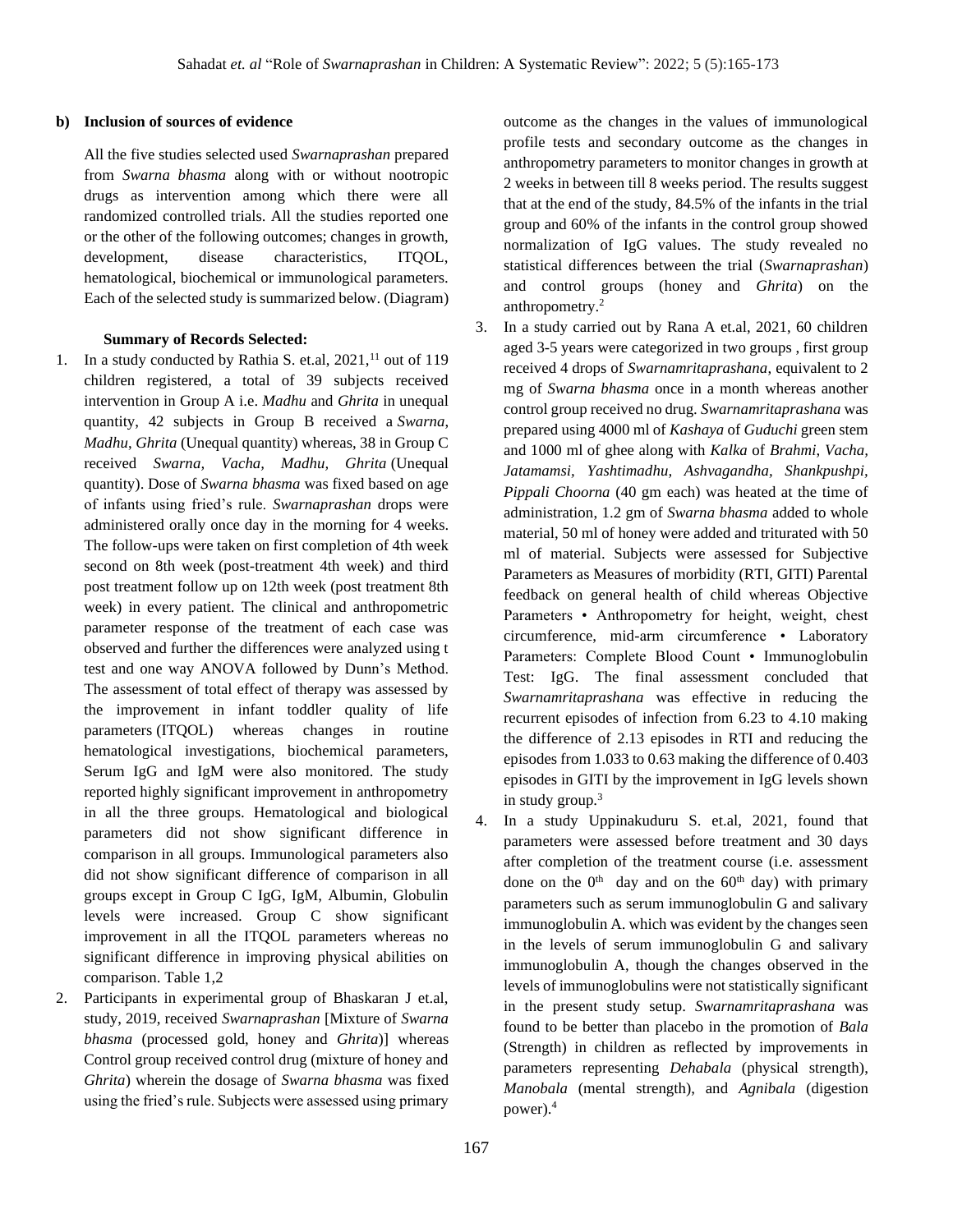5. Ramteke RD et.al, 2014, conducted a study on 120 participants where 60 subjects received intervention of trial drug *Swarnaprashana* whereas another 60 subjects received placebo control *Madhu Jala* on every *Pushyanakshatra* for 14 times in a year. Assessment of growth parameters that is height and weight was done. The results revealed that *Swarnaprashan* has significant (p<0.05) effect on height in male and female children in relation with standard group.<sup>5</sup>

# **DISCUSSION**

Around five decades have passed, and a plethora of clinical studies have been done to create evidence-based data at various Ayurveda postgraduate institutions and research organizations. Despite the tireless efforts, it appears that a definitive list of pharmaceuticals that might be used to treat a certain disease or stage of that disease is still waiting. One cause for this might be a lack of adequate review of prior research and the execution of fresh clinical trials with different methodologies each time without taking into account the findings and flaws of earlier work. Conducting a new clinical study without taking into account the efforts and outcomes of previous work always adds to the amount of data available, but never helps to achieve a conclusion. As a result, systematic review must begin Ayurveda research as its integral part which might further assist us answering the queries where the outcome is unknown and explaining why there are differences of practice.<sup>11</sup> *Swarnaprashan* is a herbo-metallic formulation containing *Swarna bhasma* (gold nanoparticles), *Ghrita* and honey as its basic constituents. Varied Methods of preparation of *Swarnaprashan* were followed in all the studies. The present systematic review is aimed at collecting and analyzing information from the RCTs on the role of *Swarnaprashan* in children which was revealed in the 07 selected studies that show positive outcomes of *Swarnaprashan* on growth and development, ITQOL and immunity. The fewer number of available evidences displays the need for further research.

Effect of *Swarnaprashan* on Anthropometry:

The overall observation among these research trials was that *Swarnaprashan* produced significant results when compared to control group /placebo group in improving anthropometric parameters such as height and weight. However, one study Bhaskaran JK et.al, 2019 reported no significant difference in trial group and control group on anthropometry. This suggests that *Swarnaprashan* can be given to enhance the physical growth and development in children and also to improve the general health.

Effect on the Immunity:

Four out of these 5 RCTs assessed the effect of *Swarnaprashan* on Immunity. The general findings in the current review of these studies suggest that *Swarnaprashan*  significantly improves the immunity as compared to control group as evident by improvement in level of IgA, IgG and IgM. Study Rana A. et.al,  $2021^{12}$  also assessed the effect of *Swarnaprashan* on subjective parameters as measures of morbidity that are frequency of episodes of RTI and GIT infections. *Swarnaprashan* was reported to reduce the incidences of infection significantly at p value <0.001. However study Uppinakuduru et.al, 2021 concludes that changes observed in the levels of immunoglobulins were not statistically significant in the present study setup. So it can be considered that, *Swarnaprashan* has a positive role in modulating immunity and reducing the frequency of infections in pediatric age group.

### Effect on ITQOL:

Out of five studies, only Rathia S. et.al, assessed the effect of *Swarnaprashan* on ITQOL parameters which showed significant results in improving only the physical abilities of ITQOL parameters. The data suggests that *Swarnaprashan* has major role to play in mental growth and development of children.

Effect on Hematological Biochemical Parameters/ Assessment of Safety:

All the four studies assessing the safety of *Swarnaprashan*  found that the hematological, and biochemical parameter were not altered after administration of *Swarnaprashan*. All the parameter such as CBC, LFT, RFT was found within normal limit post intervention of trial drug. This suggests that *Swarnaprashan* can be safely administered to children aged from infant stage till 16 years and has got no adverse effect.

Limited lab investigations were done in most of the studies especially immunological outcomes which show the need for further research on biochemical and immunological parameters on larger groups. The further study included a wide range which limited the validity of the conclusions. The ongoing and unpublished dissertations works in many colleges could not be retrieved which reduced the amount of research already done. But future systematic reviews can be done in specific age groups, for examples, neonates.

# **CONCLUSION**

Small number of Randomized controlled clinical trials involving the intervention of *Swarnaprashan* in pediatric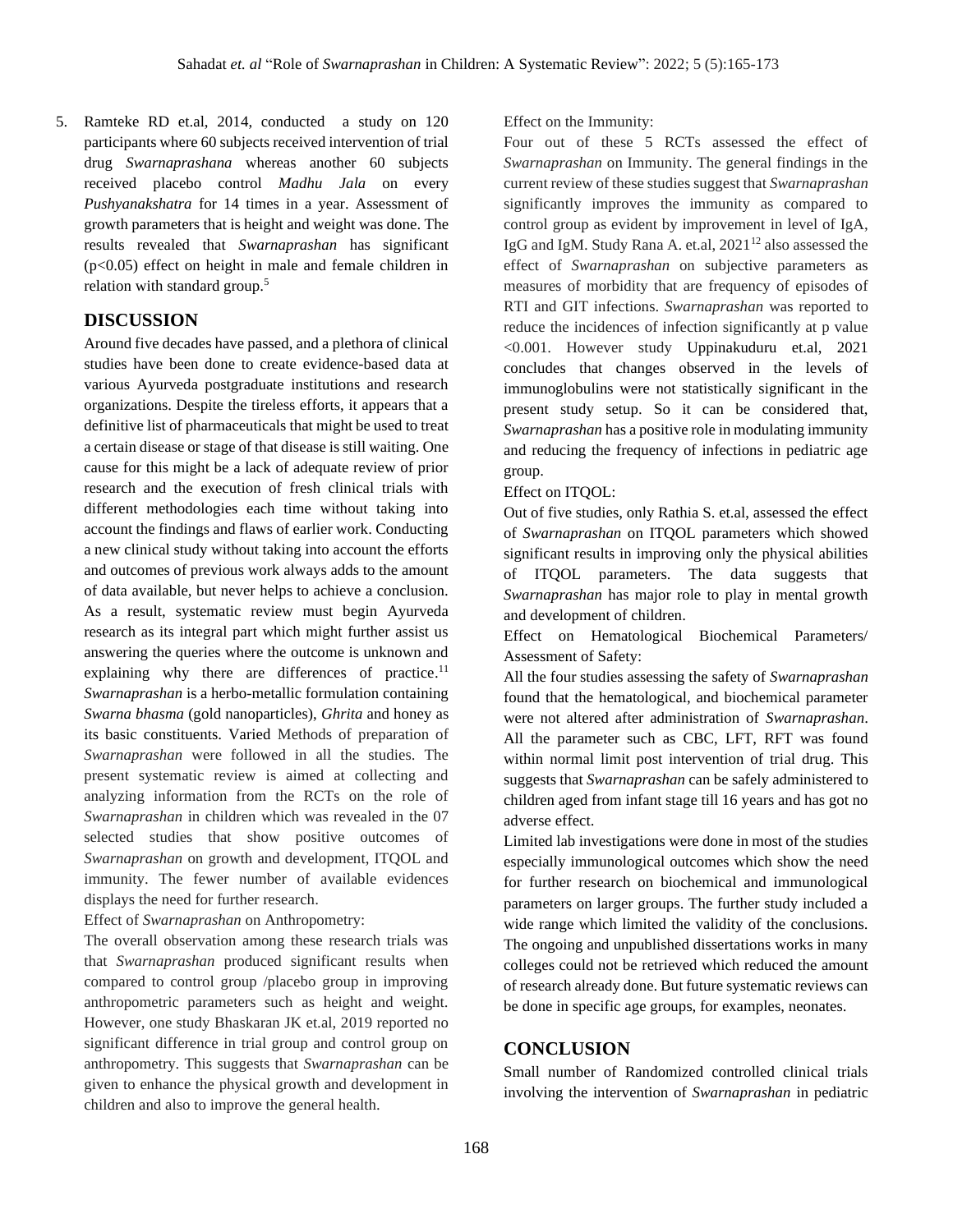age group and assessing their role were reviewed in the present study that proves the role of *Swarnaprashana* in enhancing the cognition, physical growth, development as well as protection against the diseases by enhancing the immunity. Thus *Swarnaprashan* could serve as drug of multimodal action at various levels which could lead complete development of child. Additional researches on the role of *Swarnaprshan* including larger sample size and standard assessment criteria are of merit considering the multinomial potential of this formulation.

# **Acknowledgements- Nil Conflict of Interest – None Source of Finance & Support - Nil**

### **ORCID**

*Sahadat Khan* D, <https://orcid.org/> 0000-0002-5743-4614

# **REFERENCES**

- 1. Tiwari P. V Marich Kasyapa, Vriddha Jivaka, Vatsya, Kasyapa Samhita, Sutra Sthan, lehana Adhyaya, 18/4. In: editor. First Edition, Varanasi: Chaukhamba Vishvabharti: 1997.pp.3
- 2. Rathiya S, et al, Immunological, Biochemical, and Infant-Toddler Quality of Life Parameter-Based Study of Swarna Prashana (a Herbo-Mineral Ayurveda Preparation) in Infants, Pharmacognosy Research, Vol:13, Issue 1, Jan-March 2021.
- 3. Bhaskaran j et.al, Immunomodulatory activity of *Swarna Prashana* (oral administration of gold as electuary) in infants - A randomized controlled clinical trial, *AYU*, Vol : 40, Issue : 4, Page : 230-236, Year : 2019.
- 4. Rana A et.al, Clinical Study on the Effect of Swarnamritaprashana (Modified Swarna Prashana) on Immunity (IgG) in Children of 3 to 5 years, J. Adv. Res. Ayur. Yoga Unani Sidd. Homeo.2021; 8(3&4).
- 5. Uppinakuduru S. et.al, Effect of swarnamrithaprashana on promotion of immunity in children: A randomized double-

blind clinical trial; clinical study: Original article, year 2021, Vol:15, Issue 2, page 91-103

- 6. Ramteke RD et.al., Effect of Swarna Prashan in Children; International Journal of Ayurvedic Medicine, 5 (3), 269- 277, 2014,
- 7. Satyawati Rathiya, et.al, Immunological, Biochemical, and Infant-Toddler Quality of Life Parameter-Based Study of Swarna Prashana (a Herbo-Mineral Ayurveda Preparation) in Infants, pharmacognosy Research, Vol:13, Issue 1, Jan-March, 2021.
- 8. Bhaskaran j et.al, Immunomodulatory activity of *Swarna Prashana* (oral administration of gold as electuary) in infants - A randomized controlled clinical trial, *AYU*, Vol : 40, Issue : 4, Page : 230-236, Year : 2019.
- 9. Rana A et al.: Clinical Study on the Effect of Swarnamritaprashana (Modified Swarna Prashana) on Immunity (IgG) in Children of 3 to 5years, J. Adv. Res. Ayur. Yoga Unani Sidd. Homeo.2021; 8(3&4)
- 10. Uppinakuduru S. et.al, Effect of Swarnamrithaprashana on promotion of immunity in children: A randomized doubleblind clinical trial; clinical study, Original article year 2021, Vol:15, Issue 2, page 91-103
- 11. Ramteke RD et.al, Effect of SwarnaPrashan in Children; International Journal of Ayurvedic Medicine,5 (3), 269- 277, 2014
- 12. Goyal M.: Need of systematic review of clinical trials in Ayurveda. *AYU* 2017;38 (3-4):95-96. doi:10.4103/ayu.AYU\_115\_18

**How to cite this article:** Khan S, Ojha NK "Role Of *Swarnaprashan* In Children: A Systematic Review" IRJAY.[online]2022;5(5);165-173. Available from: [https://irjay.com](https://irjay.com/) DOI link- https://doi.org/10.47223/IRJAY.2022.5527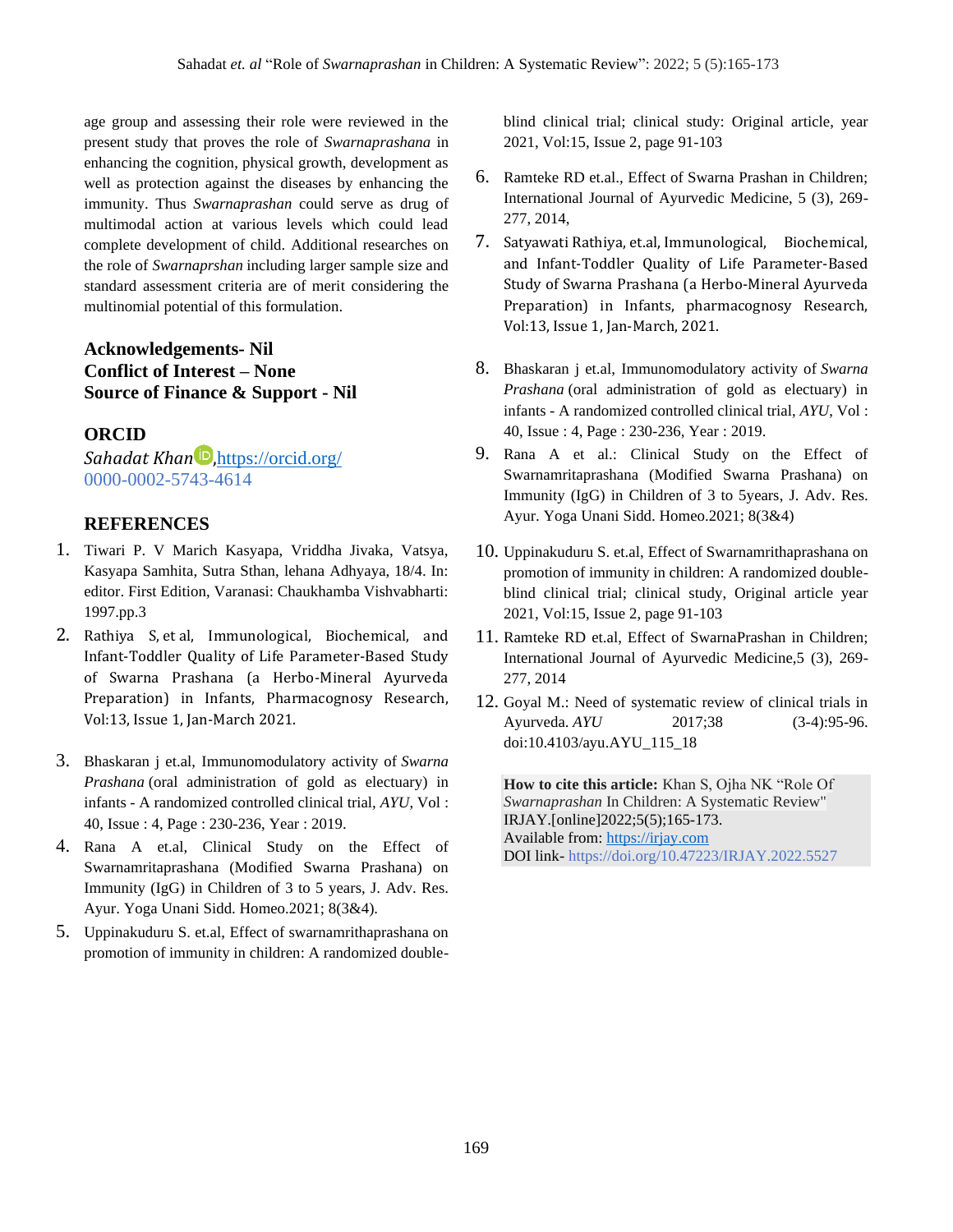# **FLOW DIAGRAM SHOWING THE SCOPING REVIEW PROCESS ADAPTED FROM THE PRISMA (Preferred Reporting Items for Systematic Reviews and Meta-Analyses) STATEMENT**

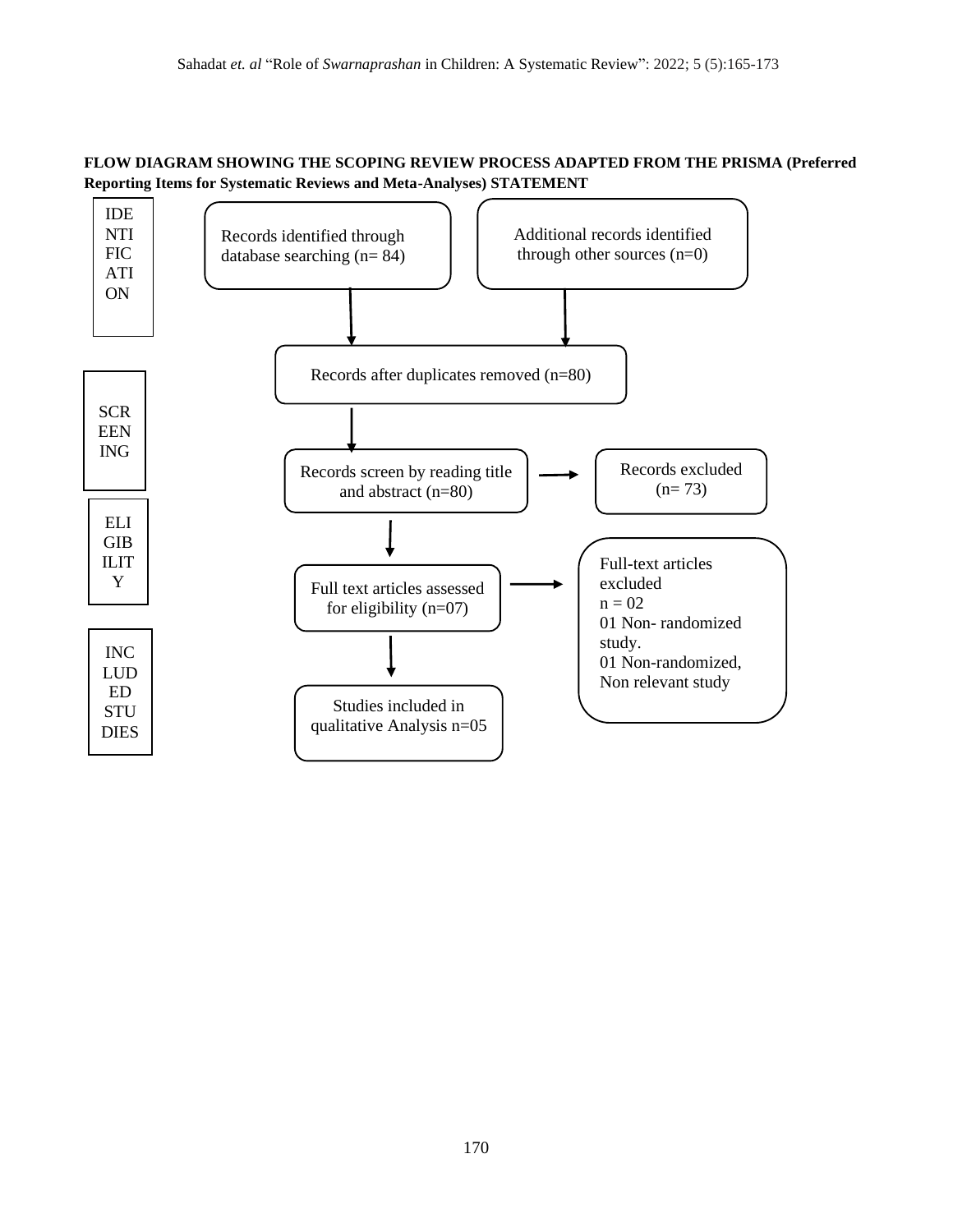| <b>Study Titles</b>                         | Table Tw. 01. General characteristics of included studies<br><b>Study Design</b>                                   | <b>Sample Size</b>                                                                                                             | /Formulation<br>Intervention                                                                                                                                                                                                                                                                 | Duration/                                                        | <b>Control</b>                                           | <b>Study</b>                                                                          |
|---------------------------------------------|--------------------------------------------------------------------------------------------------------------------|--------------------------------------------------------------------------------------------------------------------------------|----------------------------------------------------------------------------------------------------------------------------------------------------------------------------------------------------------------------------------------------------------------------------------------------|------------------------------------------------------------------|----------------------------------------------------------|---------------------------------------------------------------------------------------|
|                                             |                                                                                                                    |                                                                                                                                | along with contents                                                                                                                                                                                                                                                                          | Timing of                                                        |                                                          | Populatio                                                                             |
|                                             |                                                                                                                    |                                                                                                                                |                                                                                                                                                                                                                                                                                              | interventio<br>$\mathbf n$                                       |                                                          | $\mathbf n$                                                                           |
| 1. Rathia<br>S.<br>et.al, 2021 <sup>6</sup> | randomized,<br>A<br>controlled,<br>single-blind<br>clinical study                                                  | $n = 119$<br>Group A<br>$(n = 39)$<br>Group<br>$B: (n = 42)$<br>Group<br>$C: (n = 38,$                                         | Group A: Ghrita and Madhu).<br>Group B: Swarna bhasma,<br>Ghrita and Madhu), Group<br>Swarna bhasma, Ghrita,<br>C:<br>Madhu and Vacha Churna).                                                                                                                                               | In<br>the<br>morning for<br>4 weeks                              | Group B:<br>Swarna<br>bhasma,<br>Ghrita<br>and<br>Madhu) | Infants<br>aged 0-<br>12<br>months.                                                   |
| 2. Bhaskaran J.<br>et.al, 20197             | randomized,<br>A<br>controlled,<br>single-blind,<br>single-center,<br>parallel-group,<br>phase II trial            | $n=102$<br>Healthy<br>infants<br>Group A:<br>$(n = 56)$<br>Group B:<br>$(n = 46)$                                              | Swarnaprashana [Mixture of<br>Swarna<br>bhasma<br>(processed<br>gold), honey and Ghrita)]                                                                                                                                                                                                    | Once a day<br>in<br>the<br>morning for<br>28 days                | Mixture of<br>honey and<br>Ghrita                        | Healthy<br>full-term<br>infants<br>aging 1<br>day to 12<br>months<br>of either<br>sex |
| 3. Rana<br>A.<br>et.al, 2021 <sup>8</sup>   | Controlled,<br>clinical trial                                                                                      | $n=60$<br>Children<br>Group A:<br>$(n=30)$<br>Group B:<br>$(n=30)$                                                             | Swarnamritaprashana, Swarna<br>bhasma,<br>4000 ml of Kashaya of Guduchi<br>green stem (reduced to quarter)<br>was taken and 1000 ml of ghee<br>along with Kalka of Brahmi,<br>Vacha,<br>Jatamamsi,<br>Yashtimadhu,<br>Ashwagandha,<br>Shankpushpi, Pippali Choorna<br>$(40 \text{ gm each})$ | On<br>Pushyanak<br>shatra<br>of<br>every<br>month for<br>9 month | GroupB:<br>(Control<br>group) No<br>drug                 | Children<br>aged 3-5<br>years                                                         |
| 4. Uppinakdu<br>ru S. et. al,<br>$2021^9$   | Randomized<br>double-blind<br>placebo-controll<br>ed interventional<br>prospective<br>clinical<br>trial<br>wherein | $n = 221$<br>Healthy                                                                                                           | Swarnamritaprashana soft gel<br>capsule (containing 2 mg of<br>Swarna bhasma) in morning<br>empty stomach along with<br>lukewarm water                                                                                                                                                       | For<br>a<br>duration of<br>30 days.                              | Control<br>group<br>sugar<br>syrup                       | Children<br>within<br>the<br>age<br>group of<br>$6 - 12$<br>years                     |
| 5. Ramteke<br>RD<br>et.al,<br>$2014^{10}$   | Controlled<br>clinical trial                                                                                       | $n=120$<br>Children<br>consisting<br>60 male and<br>60<br>female<br>genders<br>Trial group,<br>Control<br>Group, $-60$<br>each | Swarna bhasma 10 mg, Vacha<br>Ghana 2 gm, Kushta Ghana 2<br>gm, cow's ghee 5 gm, honey 25<br>gm.                                                                                                                                                                                             | On Pushya<br>nakshata of<br>followed on<br>every 27th<br>day.    | Control<br>Group-<br>Madhu<br>Jala.                      | Age from<br>$0$ to $12$<br>years.                                                     |

**Table No. 01: General characteristics of included studies**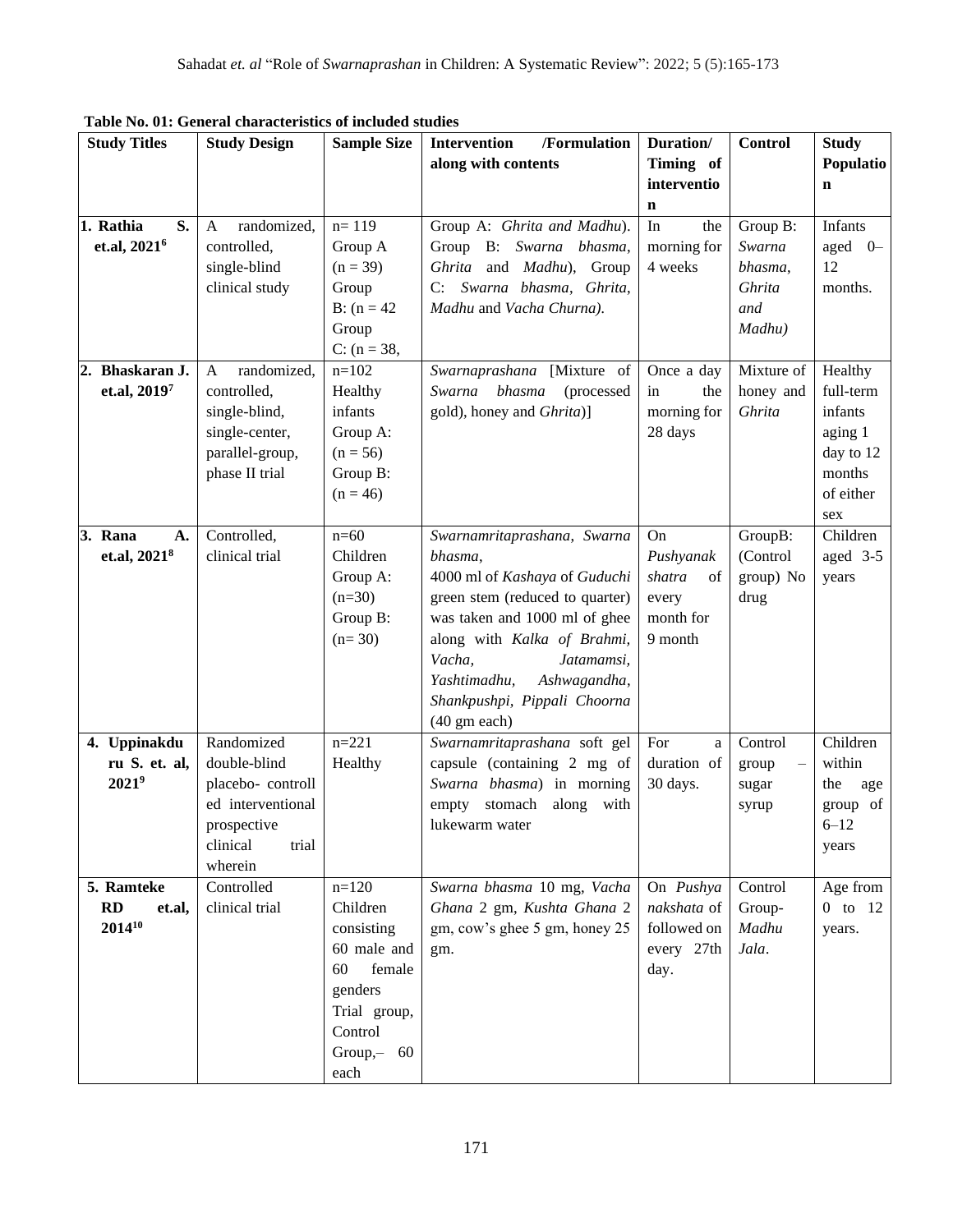| <b>Study Titles</b> | rabie ivo. 02. Thiervention and iviethodology<br>of | <b>Follow</b>        | <b>Outcome measures</b>     | <b>Results</b>                               | <b>Risk of bias</b> |
|---------------------|-----------------------------------------------------|----------------------|-----------------------------|----------------------------------------------|---------------------|
|                     | <b>Dosage</b><br>intervention                       | <b>up</b><br>details |                             |                                              |                     |
|                     |                                                     | 3                    | Infant                      |                                              |                     |
| 1. Rathia S.        | Swarnaprashan                                       | Total                | toddler                     | Trial group showed significant<br>difference | Dosing<br>of        |
| et.al, 2021         | a orally once                                       | follow-ups           | quality<br>of<br>life       | on<br>the                                    | Madhu<br>and        |
|                     | day Madhu and                                       | 1. On                | parameters (ITQOL           | anthropometry, hematological                 | Ghrita<br>were      |
|                     | Ghrita<br>not                                       | 4th week             | $\mathbf{L}$                | and biochemical parameters                   | not fixed and       |
|                     | fixed.                                              | 2.0n<br>8th          | Anthropometry,              | whereas trial drug showed                    | inconsistent        |
|                     | Dosage<br>of                                        | week (post-          | Hematological               | highly                                       |                     |
|                     | Vacha<br>and                                        | treatment 4th        | parameters,                 | significant improvement<br>in                |                     |
|                     | Swarna bhasma                                       | week)                | Biochemical                 | bodily pain / discomfort,                    |                     |
|                     | fixed according                                     | 3. On 12th           | parameters,                 | statistically significant effect             |                     |
|                     | using<br>age<br>to                                  | week (post           | Immunological               | on general health and parent                 |                     |
|                     | Fried's rule                                        | treatment 8th        |                             | impact (Time), no S.D on rest                |                     |
|                     |                                                     | week).               |                             | parameters of ITQOL.                         |                     |
| 2. Bhaskaran        | Dosage<br>of                                        | On review (at        | Primary outcome -           | differences<br>N <sub>o</sub><br>statistical | Randomization       |
| J. et.al, 2019      | Swarna bhasma                                       | 2 weeks) in          | changes<br>in               | the<br>trial<br>between                      | technique not       |
|                     | was fixed by                                        | between.             | immunological               | (Swarnaprashana) and control                 | mentioned.          |
|                     | following                                           | Follow-up            | profile.                    | groups (honey and Ghrita) on                 |                     |
|                     | Fried's rule.                                       | was<br>for<br>a      | Secondary outcome-          | the anthropometry.                           |                     |
|                     | specific                                            | period of 8          | changes<br>in               | 84.5% of the infants in the trial            |                     |
|                     | proportion (1:4)                                    | weeks.               | anthropometry               | group and 60% of the infants in              |                     |
|                     | drops)<br>of<br>in                                  |                      | parameters<br>to            | the control group showed                     |                     |
|                     | Ghrita<br>and                                       |                      | monitor changes in          | normalization of IgG values                  |                     |
|                     | honey                                               |                      | growth and liver and        |                                              |                     |
|                     |                                                     |                      | kidney function tests       |                                              |                     |
|                     |                                                     |                      | to rule out any toxic       |                                              |                     |
|                     |                                                     |                      | effects in the body         |                                              |                     |
| 3. Rana A. et       | $_{\mathrm{of}}$<br>$\overline{4}$<br>drops         |                      | Subjective                  | Experimental Group showed                    | Randomization       |
| al 2021             | <b>SwarnamritaPr</b>                                |                      | Parameters:                 | 33.16% improvement on IgG                    | was not done.       |
|                     | ashana,                                             |                      | of<br>Measures<br>$\bullet$ | after the treatment,<br>levels               | Follow-up           |
|                     | (equivalent<br>to                                   |                      | morbidity<br>(RTI,          | which<br>statistically<br>was                | details<br>not      |
|                     | 1.2<br>of<br>mg                                     |                      | GITI)                       | significant with value $= 0.004$             | mentioned           |
|                     | Swarna                                              |                      | •Parental feedback          | whereas in control group it was              |                     |
|                     | $bhasma)$ •                                         |                      | on general health of        | non-significant with p value                 |                     |
|                     |                                                     |                      | child.                      | 0.245, 59% improvement on                    |                     |
|                     |                                                     |                      | Objective                   | episode of RTI and GIT                       |                     |
|                     |                                                     |                      | Parameters:                 | infection as compared to                     |                     |
|                     |                                                     |                      | •Anthropometry for          | controlled group.                            |                     |
|                     |                                                     |                      | height, weight, chest       |                                              |                     |
|                     |                                                     |                      | circumference, mid-         |                                              |                     |
|                     |                                                     |                      | arm circumference.          |                                              |                     |
|                     |                                                     |                      | •Laboratory                 |                                              |                     |
|                     |                                                     |                      | Parameters:                 |                                              |                     |
|                     |                                                     |                      | Complete<br><b>Blood</b>    |                                              |                     |
|                     |                                                     |                      | Count                       |                                              |                     |
|                     |                                                     |                      | ·Immunoglobulin             |                                              |                     |
|                     |                                                     |                      | Test: IgG,                  |                                              |                     |

**Table No. 02. Intervention and Methodology**